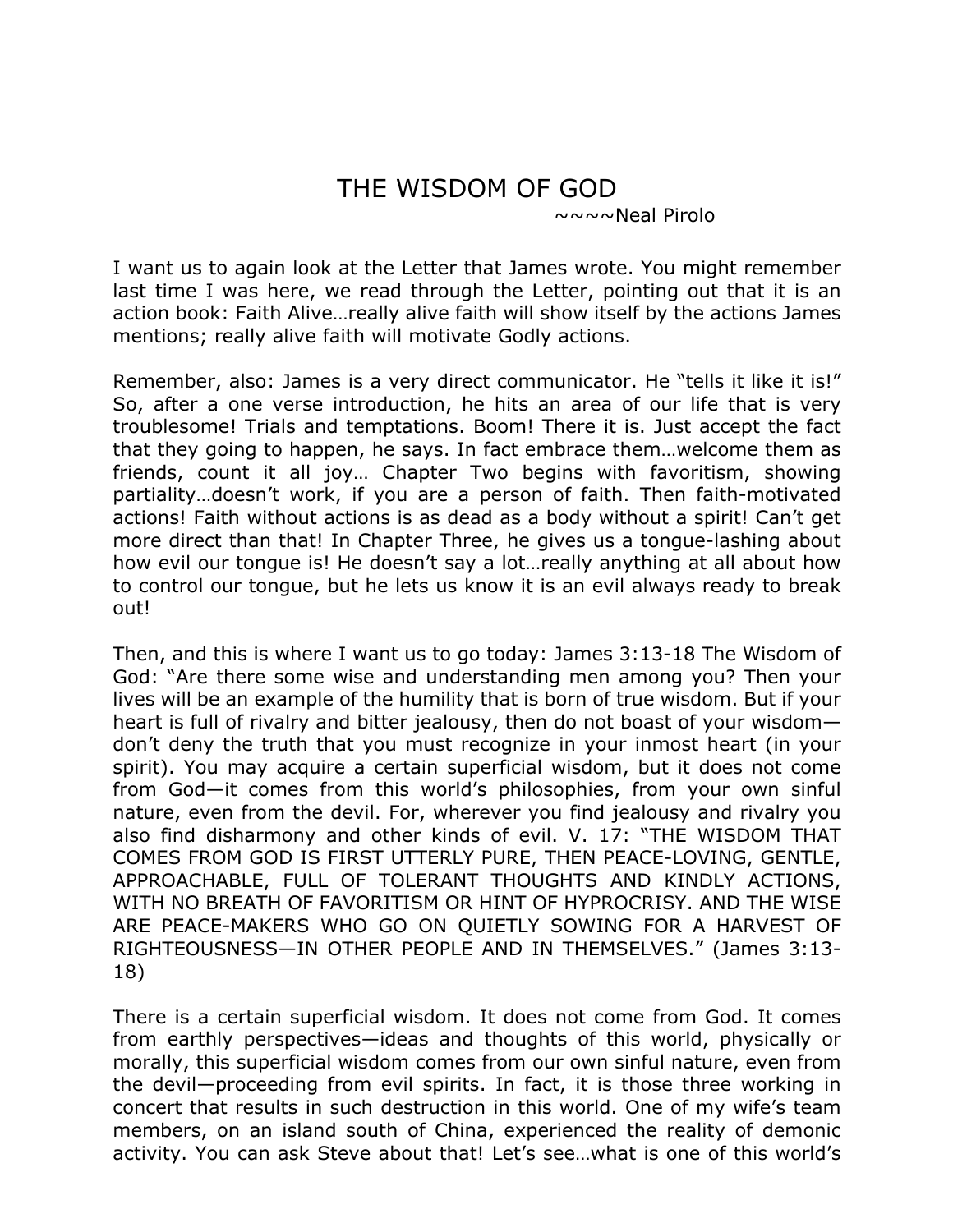current highest beliefs...their thought-out wisdom? 56+ gender identities? Possibly! Forcing the closure of the Catholic church's confessionals because there is no moral right. Or, maybe David Buckel's thoughts about global warming as he set himself aflame with a gallon of gasoline: "My early death by fossil fuel reflects what we are doing to ourselves." The wisdom of this world.

I Corinthians 1:25 says that the foolishness of God is wiser than man. I picture it this way: If you piled all the philosophical ideas in a stack, from the most foolish to the wisest, when you got to the wisest thought of man, the next thought above that would be the most foolish thought of God, with His wisdom reaching out of sight to the highest sky!

So, verse 17: The wisdom that comes from God… Let's look at the eight characteristics of His wisdom: First of all, it is…

UTTERLY PURE: Psa 12:6 tells us that the Words of the Lord are pure words, tried as silver is tried in a furnace of earth, purified seven times. (reflection) So, when the wisdom we speak attempts to reflect the image of our eternal God, His creativity, His character, His Word, we are approaching the pure wisdom of God.

PEACE-LOVING: In John 14:27, Jesus tells us that He will leave us with His peace, not the kind the world offers. About the turn of the century from the 1800s to the 1900s, a very wealthy…. To bring it close to home: Out granddaughter, yesterday morning told us that during the night she had a vision. She saw a lion stomping on the head of a snake. Though there was a battle going on, she felt a total peace. That was the peace that Christ gives. This peace is in contrast to verse 18 where it talks about the wise being peacemakers. It is one thing to appreciate the peace that comes to us as we apply the wisdom of God to life situations, it is another thing to see a wrangled messy situation and know how to bring about His peace to that situation. Barnabas got his name changed because the elders in Jerusalem recognized his gifting as a peace-maker. In Acts 9:26, there was a really messy situation: The one who was arresting and seeing Christians killed is now preaching the Good News! Who would believe that? Well, evidently Barnabas did. He went to Saul, heard his story and brought him to the elders and made peace between them.

GENTLE: In Philippians 4:5, it translates the same word: Moderation. In I Thessalonians 3:3, patient. We used to know men as gentlemen. A strength of character under control. What happened? As the winds of time were changing, my aunt would say, "I still want my man to open the door for me!"

APPROACHABLE: Another translation: "Willing to yield". KJV: "easy to be intreated". To intreat is to ask earnestly for something. Thus, easy to be intreated is to be approachable with an open mind, willing to listen to another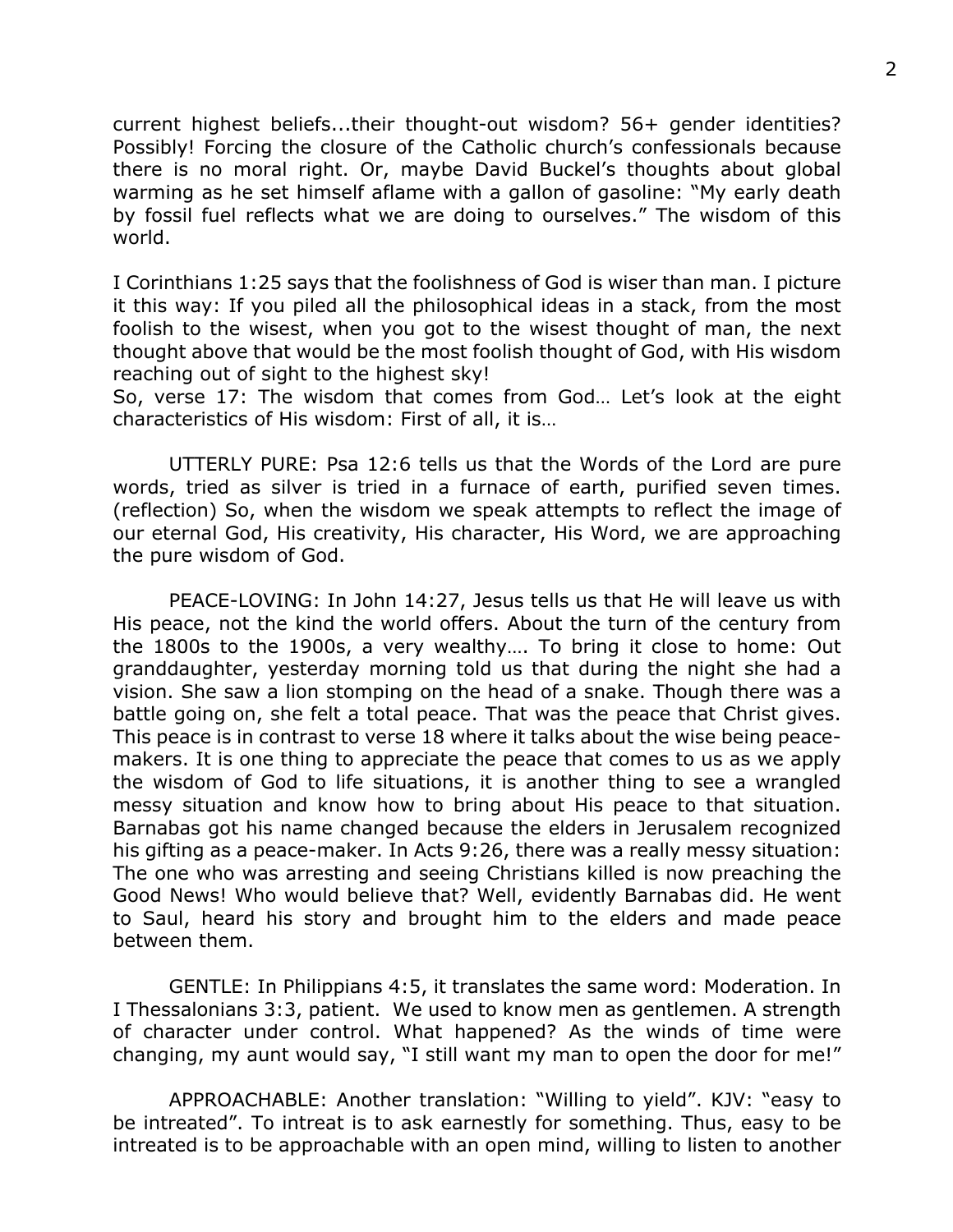opinion, open for a discussion of the matter. Not assuming a matter before hearing both sides. As Proverbs 18:13 says, "He who answers a matter before he hears it, it is a folly and shame to him."

FULL OF TOLERANT THOUGHTS: Merciful! As I see such a variety of ministries doing the work of the Lord, I am convinced that God is a lot more tolerant than we are! Jesus said, "I will build My Church…" But so many groups are going about it in as many different ways. Which way is the correct way? Another aspect of this: Christians have come to be known for their stoning of their fallen warriors. Three short ministry teams returned in failure. The pastor just said, "Cut 'em lose!"

KINDLY ACTIONS: Good fruit. All that James is talking about through this whole Letter—faith-motivated actions. Without getting too political, look what just happened. Trying to shame President Trump into showing his tax returns, many politicians revealed theirs. Only to find a sad commentary on their "kindly actions" in the form of their charitable giving. The report said that the most generous gave 3%; the least giving of those who exposed their tax returns gave 1/10 of one percent! Faith without kindly actions is like a body without a spirit! DEAD! So much more, though, for it takes the wisdom of God to know to whom we devote our kindly actions. I get "friend requests" by the dozens, only to find out that all they really want is money! We do need the wisdom of God in expressing our kindly actions!

WITHOUT PARTIALITY: not a breath of favoritism, another translation says. I grew up in a region and a time when we became prejudiced without even knowing it. People of color could not even stay overnight in our town! When I turned 18, I moved to San Diego for a summer job before going to college in the Fall. I was in charge of two floors of a warehouse; another gentleman was in charge of the other two. Our desks were next to each other on the first floor. I had to very quickly "unlearn" things about partiality and favoritism and prejudice that I didn't even know I had learned, including that we bled the same blood! But that is in our sophisticated world. What about in a "primitive" culture: Ticuna. James talks about it in the context of a rich and poor man coming into church. The wisdom that comes from God will not even have a breath of favoritism. Oh, how much easier it is to be nice to those who donate hundreds of dollars to Emmaus Road than the gentleman who cannot even afford to give the five dollars he gives each month.

WITHOUT HYPOCRISY: In my office, I have a stack of hats I have worn in different locations. But my masks I hide in the closet! I once played a role in a high school drama. I was Mr Kimber, the groundskeeper on a large rundown estate. You may remember a show of years past where several people all claimed to be one person. Contestants were able to ask each one questions. One was answering truthfully; the others were lying as best they could to make you think they were the real one. Who was the good guy? Dr Jekyll or